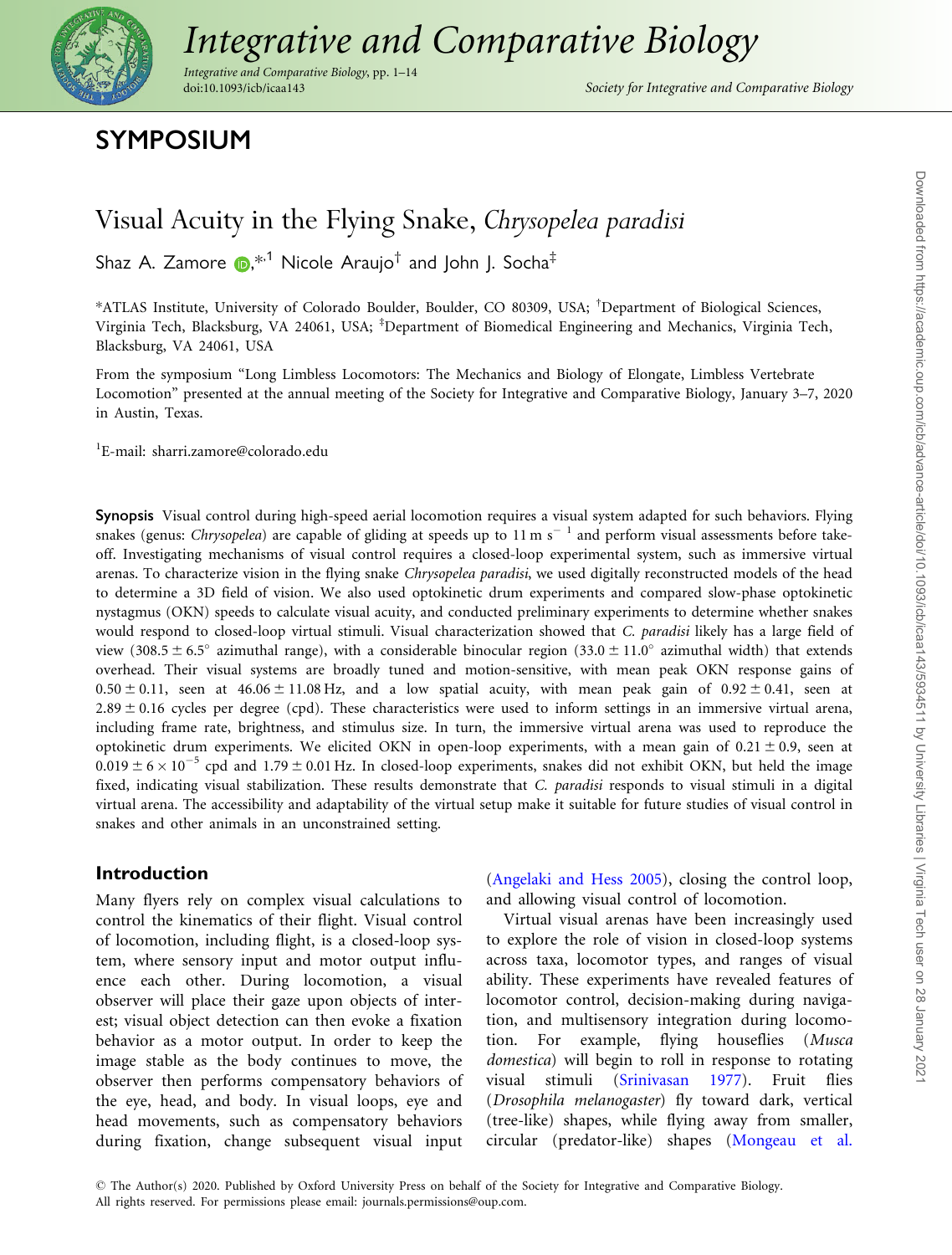[2019](#page-13-0)). Zebrafish larvae use visual feedback to control their prey-capture events ([Jouary et al. 2016](#page-13-0)). Despite the range of taxa that have been studied, there have been few, if any, behavioral investigations using closed-loop experimental apparatuses in reptiles, particularly snakes. This dearth may be partly driven by the possible difficulty of constraining the locomotion of a limbless organism, and the lack of knowledge of their visual systems.

In this study, we characterize the visual system of a limbless reptile, the flying snake (genus Chrysopelea), the only snake species known to glide [\(Socha 2011\)](#page-13-0). As arboreal snakes, Chrysopelea live in visually complex 3D environments, scaling trees and crossing branches to hunt, find mates, and escape predators. To glide, a flying snake launches into the air, flattens the body, and laterally undulates. In prior experimental glide trials ([Socha 2002](#page-13-0), [2006](#page-13-0); [Socha et al. 2005,](#page-13-0) [2010;](#page-13-0) [Socha and LaBarbera](#page-13-0) [2005](#page-13-0)), flying snakes have been anecdotally observed engaging in visually-mediated behaviors, such as "wagging" the head prior to launch. Although the head wag's function is unknown, many species, including insects, birds, and mammals, use lateral head oscillation to increase motion parallax [\(Kral 2003](#page-13-0)); flying snakes could use similar movements to assess their surroundings visually.

As with other flyers, the visual system of flying snakes must accommodate the particular demands of flight. When gliding, the paradise tree snake (Chrysopelea paradisi) attains forward flight speeds up to  $11 \text{ m s}^{-1}$  [\(Socha et al. 2005\),](#page-13-0) a locomotor movement that may be as fast as, or faster than, any other species of snake. During glides, in addition to forward translation, the head oscillates both laterally and vertically at 1–2 Hz [\(Socha et al. 2005\)](#page-13-0), potentially creating a complex, motion-driven visual field. As it glides through the forest, the snake must avoid collisions with trees and foliage, and identify a landing location. Such behaviors are likely to be strongly influenced by vision in gliding animals (e.g., [Khandelwal and Hedrick 2020\)](#page-13-0). Furthermore, the paradise tree snake is known to execute visuallymediated behaviors during flight, such as volitional turns. Overall, the locomotor behaviors associated with gliding in flying snakes likely correspond with visual characteristics, as behaviors are known to vary with visual capabilities ([Hauzman et al. 2017](#page-13-0)).

When considering the experimental design of closed-loop visual systems, one must identify key elements of visual characteristics. There is a combination of key features of visual detection that help elicit reflexive behaviors: retinal slip, optic flow, and acuity. Retinal slip is driven by a disparity between

velocities of a retinal image and the eye movement ([Abadi and Worfolk 1989](#page-12-0)). Optic flow arises as a result of relative motion between the observer and the surrounding scene [\(Borst et al. 2020\)](#page-12-0). Optic flow is dictated by the relationship between the observer and the structure of the visual scene, making it information-rich and valuable for feedback functions. Acuity is the ability to discriminate fine details of a scene, most often examined in spatial, temporal, and spectral dimensions.

Optic flow and retinal slip contribute to more complex visual reflexive behaviors such as optokinetic nystagmus (OKN), a reflexive response that minimizes retinal image velocity and eye velocity disparities. OKN has two distinct parts: (1) slow phase: a smooth pursuit that stabilizes the image on the retina, and (2) fast phase: a saccadic movement triggered by eye position and velocity ([Watanabe et al. 1986](#page-13-0); [Huang and Neuhauss 2008\)](#page-13-0). These reflexive behaviors, in turn, contribute to voluntary behaviors, including peering behaviors and object avoidance. While visual reflexes, such as OKN, are conserved across a broad diversity of taxa, visual system properties can vary widely ([Walls 1962;](#page-13-0) [Huang and Neuhauss 2008](#page-13-0)), and are not known for many non-model organisms, such as C. paradisi. In order to understand visual behaviors in flying snakes, spatial and temporal visual acuity must be measured and associated with characteristic classes of behavior.

The limits of the visual system can be determined from OKN, as the strength of reflexive response varies with visual stimulus difficulty ([Koerner and](#page-13-0) [Schiller 1972](#page-13-0)). Stimulus difficulty can be increased by increasing the temporal frequency, as the rate at which patterns pass over the retina approaches the limit of the visual system's processing rates. Stimulus difficulty can also be increased by increasing the spatial frequency, as the spatial density of the waveform peaks becomes smaller than the distances between photoreceptors [\(Hine et al. 2006;](#page-13-0) [Haug et al.](#page-13-0) [2010\)](#page-13-0). In this study, we measured slow-phase OKN responses to both physical ("analog") and digital visual stimuli.

C. paradisi's combination of visually driven behaviors makes the genus an ideal subject for design of a flexible, immersive virtual visual arena. In this study, we aimed to both identify their visual field and to use their OKN response to characterize the visual system. Based on their ecology, and their predomi-nantly cone-based retina ([Sim](#page-13-0)o[es et al. 2016](#page-13-0)) which increases retinal spatial resolution, we expected C. paradisi to have high temporal and spatial acuities, typical of small, adept flyers, such as budgerigars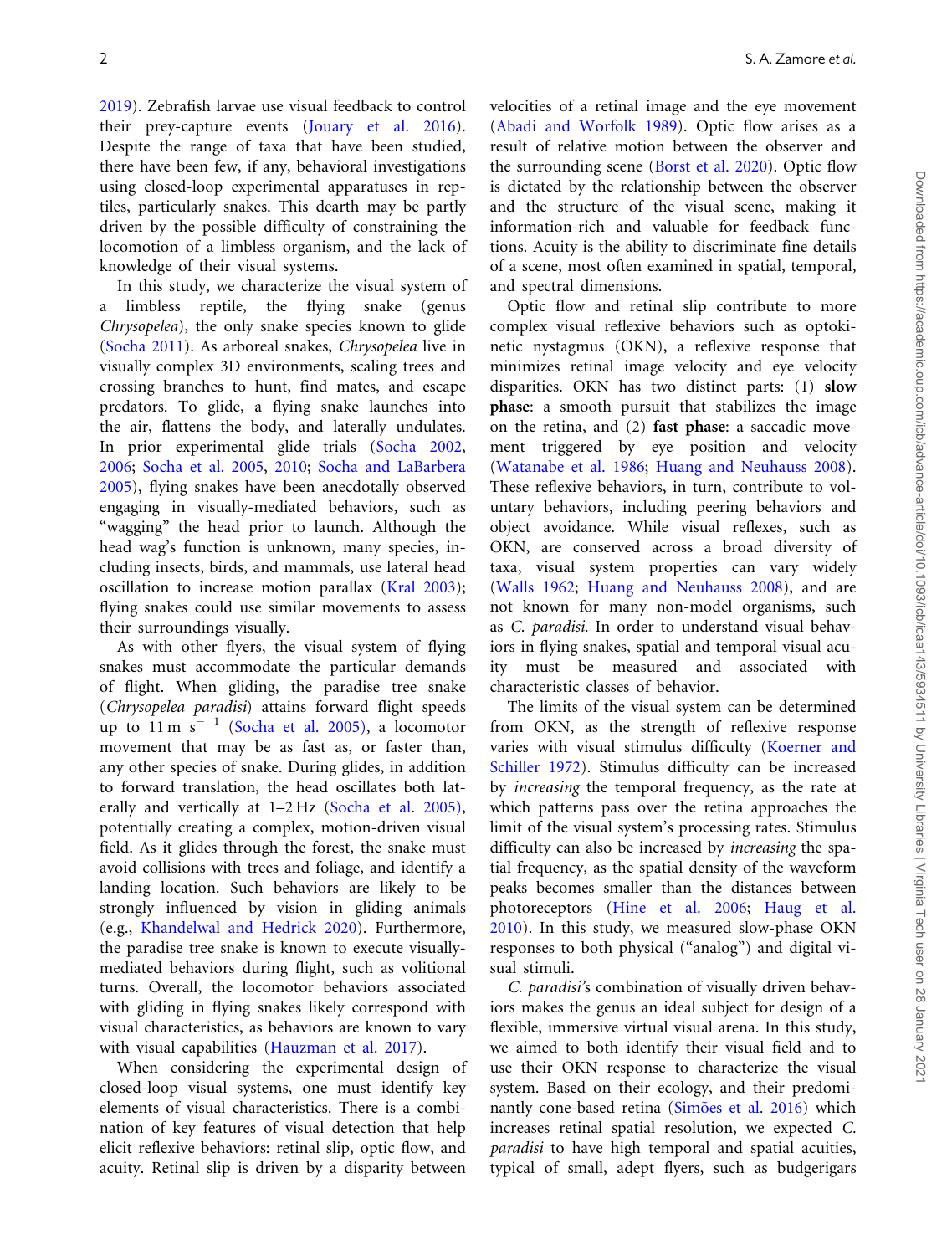([Land 1997](#page-13-0); [Chaib et al. 2019\)](#page-12-0) or pigeons [\(Dolan](#page-13-0) [and Fern](#page-13-0)ández-Juricic 2010), but perhaps lower spatial acuity than vision-dependent ambush predators, such as vipers [\(Brischoux et al. 2010](#page-12-0)).

In addition to providing a first characterization of the visual behaviors of a flying snake, we also aimed to introduce a new system for studying visual behaviors of unconstrained animals in a virtual reality (VR) arena. Inspired by the growing inclusion of virtual reality arenas in experimental paradigms, we propose a formulaic approach to design of arenas, stimuli, and analysis. Advances in open-source software development platforms and the explosion of the electrical "do it yourself" (DIY) movement make the production of visual, closed-loop arenas both technically and economically feasible for a broad audience of designers.

# Methods

### Animals

Six flying snakes (C. paradisi) in a wild-caught (origin, Malaysia), captive colony were used for the experiments. The animals are housed in a customdesigned facility with temperature and humidity control, which are held between  $26^{\circ}$ C and  $28^{\circ}$ C and  $50-$ 70% relative humidity , respectively. Animals are housed individually in mesh enclosures (ReptiBreeze, Zoo Med Laboratories,  $41 \times 41 \times 61$  cm), outfit with branched polyvinyl chloride (PVC) pipes for climbing, silk leaves, and a translucent hide box. Each enclosure is illuminated with bulbs for heating and ultraviolet light (ReptiZoo, UVB 5) using a 12:12 L:D cycle. Animals are fed frozen/thaw pinky or fuzzy mice once a week in their enclosures, and water is provided ad libitum.

#### Optokinetic experiments

To characterize the visual behaviors and features of the visual system in C. paradisi, we measured their spherical field of vision (FOV), low light response threshold, visual acuity (spatial and temporal), and compared frequency and kinematics of visual behaviors. We took three-dimensional (3D) scans of the heads, and, using ray casting, reconstructed the monocular, binocular, and blind regions in their FOV. Then we induced rotational optic flow in an optokinetic drum to determine spatial and temporal acuities, and luminance response. We presented visual stimuli consisting of rotating, vertical squarewave stimuli of different periods, rotated at different velocities. In this setup, animals were free to roam, but were coaxed to stay near the center of the drum, by initially placing each snake in a  $6 \text{ in } (15.24 \text{ cm})$ diameter acrylic petri dish, placed at the center of

the drum [\(Fig. 1A](#page-3-0)). The positional time series of the snake's head was tracked post hoc. We classified the observed behaviors and compared kinematics of OKN to determine visual performance.

The optokinetic drum setup was composed of a large, clear acrylic drum (diameter: 45.7 cm; height: 50.8 cm) that rested on a turntable (McMaster Carr, 110 lb. Capacity Spoked Round Turntable) and a raised floor, insulated with high-density foam to minimize motor vibrations ([Fig. 1A](#page-3-0)). We illuminated the drum from overhead using a  $50 \times 50$  cm array of daylight white (6000 K) light-emitting diodes (LEDs) (LE B00HSF65MC), which featured 300 LEDs with 3-cm spacing. The brightness of the array was controlled with a trimpot. On the turntable was a black acrylic mounting plate used for holding the visual stimulus. The visual stimuli were vertical square waves, printed on sheets of white paper  $(45.7 \times 152.4 \text{ cm}, 300 \text{ DPI})$ , mounted onto a cardboard backing for rigidity. Vertical square waves were used to create black and white gratings, with periods of 0.25, 0.34, and 0.51 cm. See Supplementary Materials for further details of this setup.

To each snake, we presented the visual stimuli at a range of angular velocities. For a given rotational bout, the drum was rotated at a constant velocity, with short  $(0.5 s)$  acceleration periods at the beginning and end. The angular velocity of the drum was verified post hoc using an optic flow measurement, calculated from a section of the drum captured in the video. Faster angular velocities visibly agitated some snakes, so the duration of the bout was reduced for higher angular velocities. Specifically, slower angular velocities (<36 $\degree$  s<sup>-1</sup>) were presented in 3-min bouts in each direction, faster angular velocities ( $\geq$ 36° s<sup>-1</sup>) were presented in 1-min bouts. The order of direction of the drum rotation (clockwise, counterclockwise) and the order of magnitudes of angular velocities were chosen randomly.

To ensure that behavioral responses did not result from drum vibration, noise, or other stimuli, separate trials were conducted in darkness, to remove the visual input. In these trials, the drum was rotated at either  $36$  or  $48^{\circ}$  s<sup>-1</sup> under infrared (IR) illumination only (CMVision, IR3, 850 nm). Behavioral responses were identified by the observer and recorded. To measure the luminance threshold, defined as the minimum luminance required to elicit a behavioral response, the drum was first rotated at 36 or  $48^{\circ}$  s<sup>-1</sup> with only IR light. The visible lights were then slowly increased by adjusting the trimpot by hand, and the first instance of behavioral response was noted.

Experiments were carried out at 2000 lux using the range of angular velocities shown in [Table 1.](#page-4-0)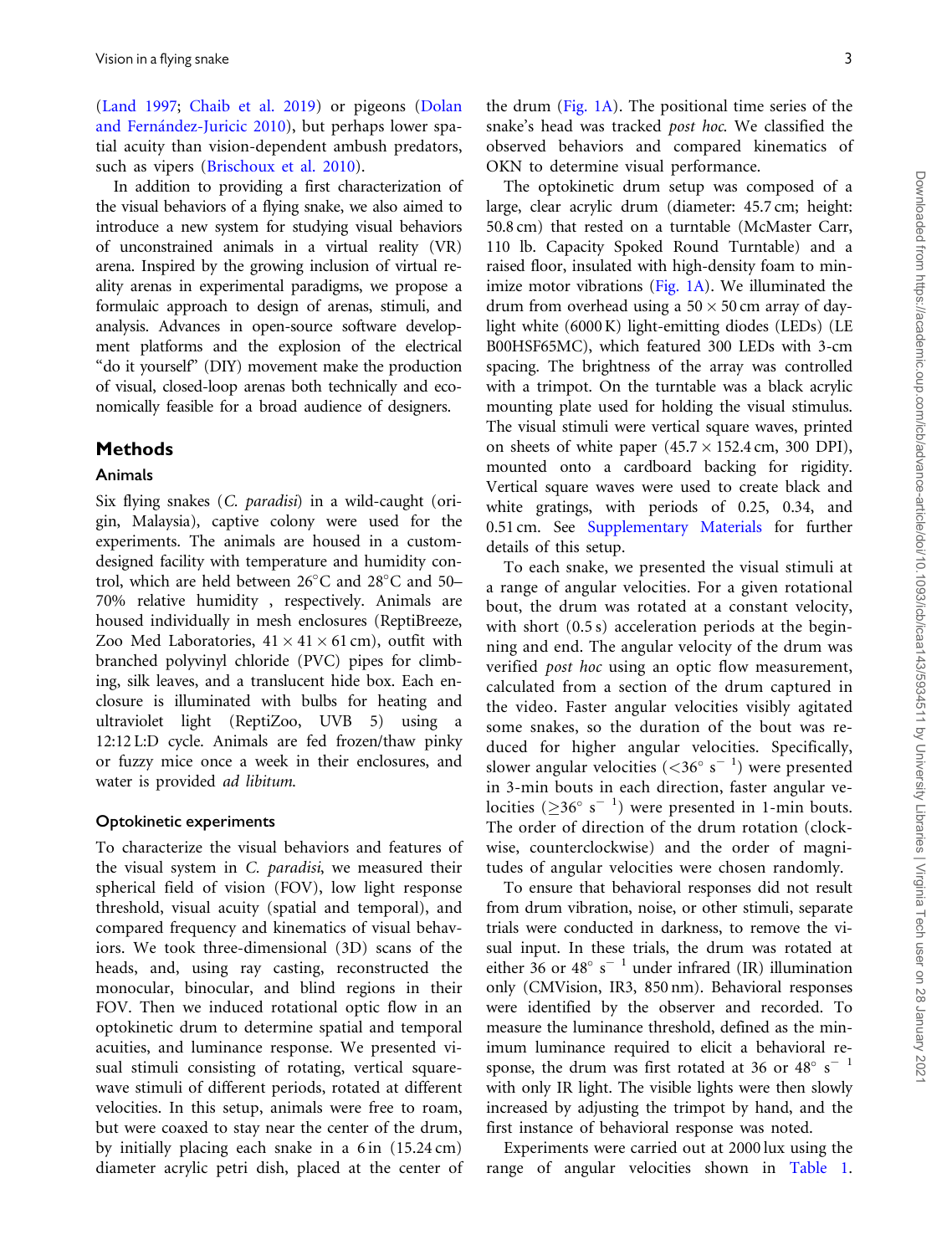<span id="page-3-0"></span>

Fig. 1 Optokinetic setup for studying visual behaviors in the snake C. paradisi. (A) Cutaway and 3D schematic (inset) of optokinetic drum. Snakes were placed in the center of an acrylic drum, in a 6 in (12.54 cm) diameter petri dish (inset, white circle). A vertical square wave stimulus was rotated outside of the drum (inset). The setup was lit from above using a bay of LED lights (upper horizontal band) and a diffuser (lower horizontal band). The acrylic drum was placed on a wooden stand (hatching), which had thick, high-density foam padding (cross-hatch). The visual stimulus (solid black) was attached to a turntable that was rotated by a belt and motor. The entire setup was placed on a floating wooden floor (hatching), supporting by 80/20 beams (gray). The setup was housed in a PVC enclosure (white), which had black felt to block out light (data not shown). (B) Head demarcation and vector calculations. Circular dots of acrylic paint were placed on the head for post hoc tracking. The inset shows an example of markers on an animal. These markers were used to create a vector (black arrow), from which head angle ( $\theta$ ) was calculated, with the vertical axis of the image set as 0°. This vector was then extrapolated (thin dash) to find the intersecting point on the encompassing drum circumference (red X). The distance from the rostral point (between the eyes) was used to determine viewing distance. (C) Time series example of head position in the drum. Points in the red box in the inset are expanded to show the point positions (cm). The large points (red and yellow) indicate initial positions, shown in inset. (D) Time series of head vector, with red arrow indicating initial position. To improve visibility, every 10th vector was drawn. Vector arrows are transparent, with darker areas indicating overlap or stillness. (E-G) Example positional and head angle time series. Slow-phase OKN is highlighted in blue.

Lighting was measured using a handheld photometer (Pyle PLMT12), placed in the center of the floor of the drum at the approximate height of a snake's head  $(\sim 1$  cm).

#### Light response

A calibration curve was calculated from a series of light values to determine the luminance for light response experiments. Movements of the snakes in the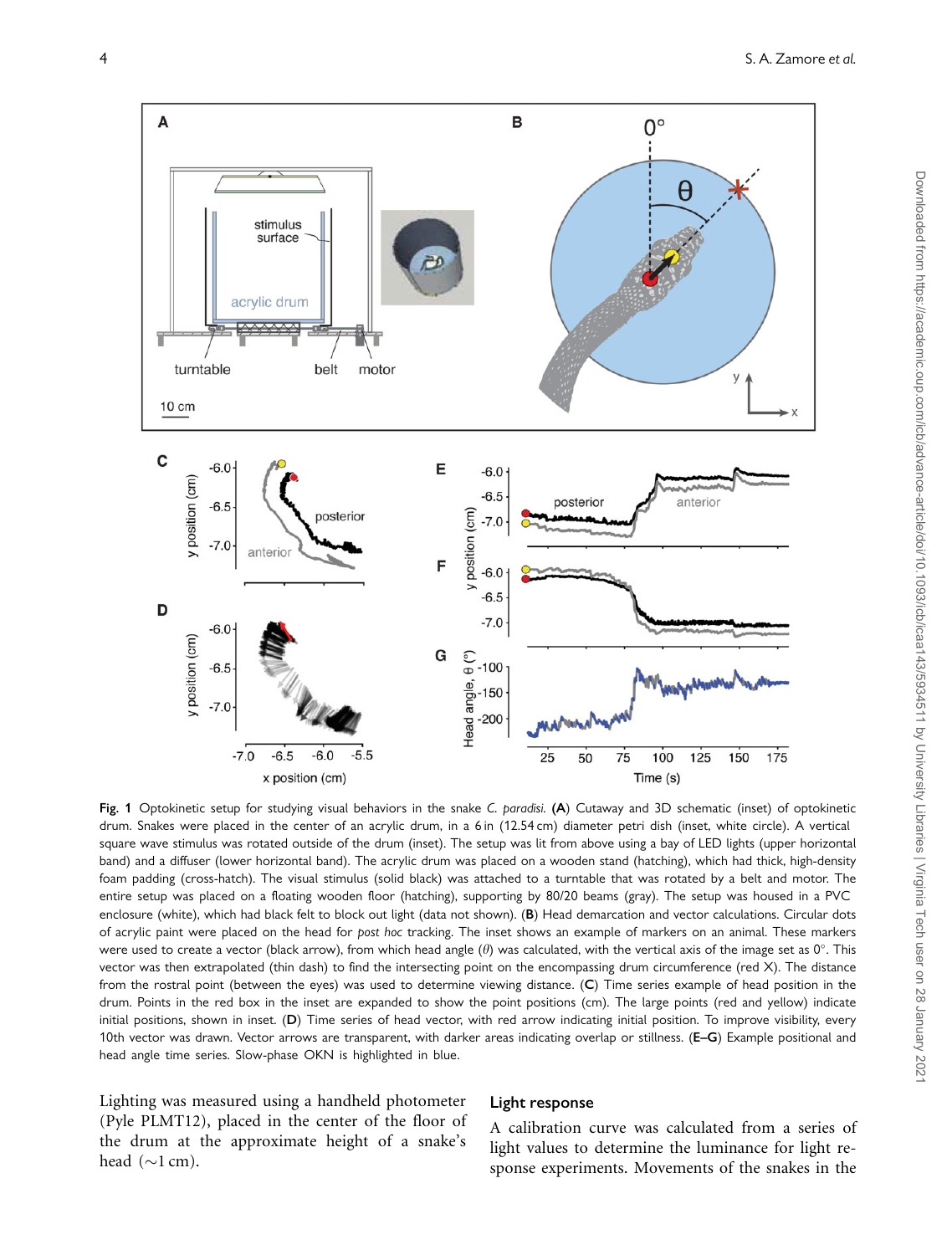<span id="page-4-0"></span>Table 1 Number of trials for each experimental condition

|  |  | Square wave period (cm) |  |
|--|--|-------------------------|--|
|--|--|-------------------------|--|

| Drum angular velocity (deg $s^{-1}$ ) | 0.25<br>(N animals, n trials) | 0.34<br>(N animals, n trials) | 0.51<br>(N animals, n trials) |  |
|---------------------------------------|-------------------------------|-------------------------------|-------------------------------|--|
| 3                                     | 3, 3                          | 2, 10                         | 4, 4                          |  |
| 6                                     | 1, 1                          | 1, 4                          | 1, 1                          |  |
| 12                                    | 0, 0                          | 2, 3                          | 2, 3                          |  |
| 18                                    | 0, 0                          | 3, 9                          | 4, 6                          |  |
| 24                                    | 2, 5                          | 2, 2                          | 0, 0                          |  |
| 30                                    | 1, 1                          | 2, 3                          | 1, 1                          |  |
| 36                                    | 1, 1                          | 1, 1                          | 2, 2                          |  |
| 48                                    | 1, 3                          | 2, 2                          | 0, 0                          |  |
| 60                                    | 1, 1                          | 0, 0                          | 1, 2                          |  |

This table shows the number of animals and the number of trials used for each permutation of stimulus variables. Animals were presented all stimulus permutations shown, but not all experiments resulted in usable data.

drum were recorded by an infrared-sensitive camera (Raspberry Pi PiNoIR Camera V2) at 60 fps. To allow post hoc tracking of movements, two colored marks were placed on the head ([Fig. 1B](#page-3-0)) using acrylic paint prior to experimentation: a yellow marker placed between the supraocular scales, and a red marker along the midline of the parietal scale. Both pigmented paints were applied on top of a white paint mark, which improved the contrast and saturation of the color in the video images. Diameter  $(4.3 \pm 0.8 \text{ cm})$  and distance  $(10.14 \pm 4.9 \text{ cm})$  between markers were measured with digital calipers.

#### Video analysis

Head movements were digitized using either an open-source Java tracker (Physlet Tracker, [https://](https://physlets.org/tracker/) [physlets.org/tracker/\)](https://physlets.org/tracker/), or custom Python scripts and OpenCV [\(https://github.com/sazamore/Visuomotor](https://github.com/sazamore/Visuomotor-components)[components\)](https://github.com/sazamore/Visuomotor-components) (for data flow diagram, see Supplementary Fig. S1A). Both tracking programs used color filters to isolate the two paint markers. Kalman-filtered Cartesian pixel locations [\(Fig. 1C](#page-3-0) [and D](#page-3-0)) of the markers were used to create a head vector, with the tail at the caudal-most position on the head and tip between the eyes [\(Fig. 1B](#page-3-0)). This vector was used to characterize the position and orientation of the head, and caudorostral line of sight. From the vector time series, we used custom Python scripting to calculate the viewing distance, defined as the distance to the point on the interior drum that intersects with the extrapolated head vector ([Fig. 1B\)](#page-3-0). The viewing distance was used to calculate the spatial density,  $f_{spatial}$  in cycles per degree, using:

$$
f_{spatial} = \frac{1}{\tan^{-1}\left(\frac{h}{d}\right)} \times \frac{180^{\circ}}{\pi},\tag{1}
$$

where  $h$  is the period of the visual pattern,  $d$  is the viewing distance. The inverse tangent is in radians, and converted to degrees. We isolated OKN events using changes in the angle of the vector, defined as head angle, calculated as the angular distance from the horizontal axis of the video ([Fig. 1E–G](#page-3-0)). A peak detector (peakdet, <https://gist.github.com/endolith/250860>) was used to find peaks no closer than 25–30 time steps apart, which was found to work best in isolating the slow-phase OKN response. Spatial frequency was used to derive the temporal frequencies,  $f_{temporal}$ , which was possible because the rate at which the waves pass over the eye is both a function of the period, distance, and the stimulus' angular velocity. We calculated the temporal frequency using:

$$
f_{temporal} = \omega_{drum} \times f_{spatial}, \tag{2}
$$

where  $\omega_{drum}$  is the angular velocity of the drum (deg  $s^{-1}$ ) and  $f_{spatial}$  is calculated using Equation (1), producing a frequency in Hz.

To calculate the average angular velocity of the head, we calculated the mean slope of the slow-phase OKN ([Fig. 1E](#page-3-0)). This velocity was then compared to the drum's angular velocity. To calculate the gain of the OKN response, the angular velocities of the head from a single OKN event were averaged over the entire time series ( $\omega_{head}$ ) and divided by the angular velocity of the drum  $(\omega_{drum})$ .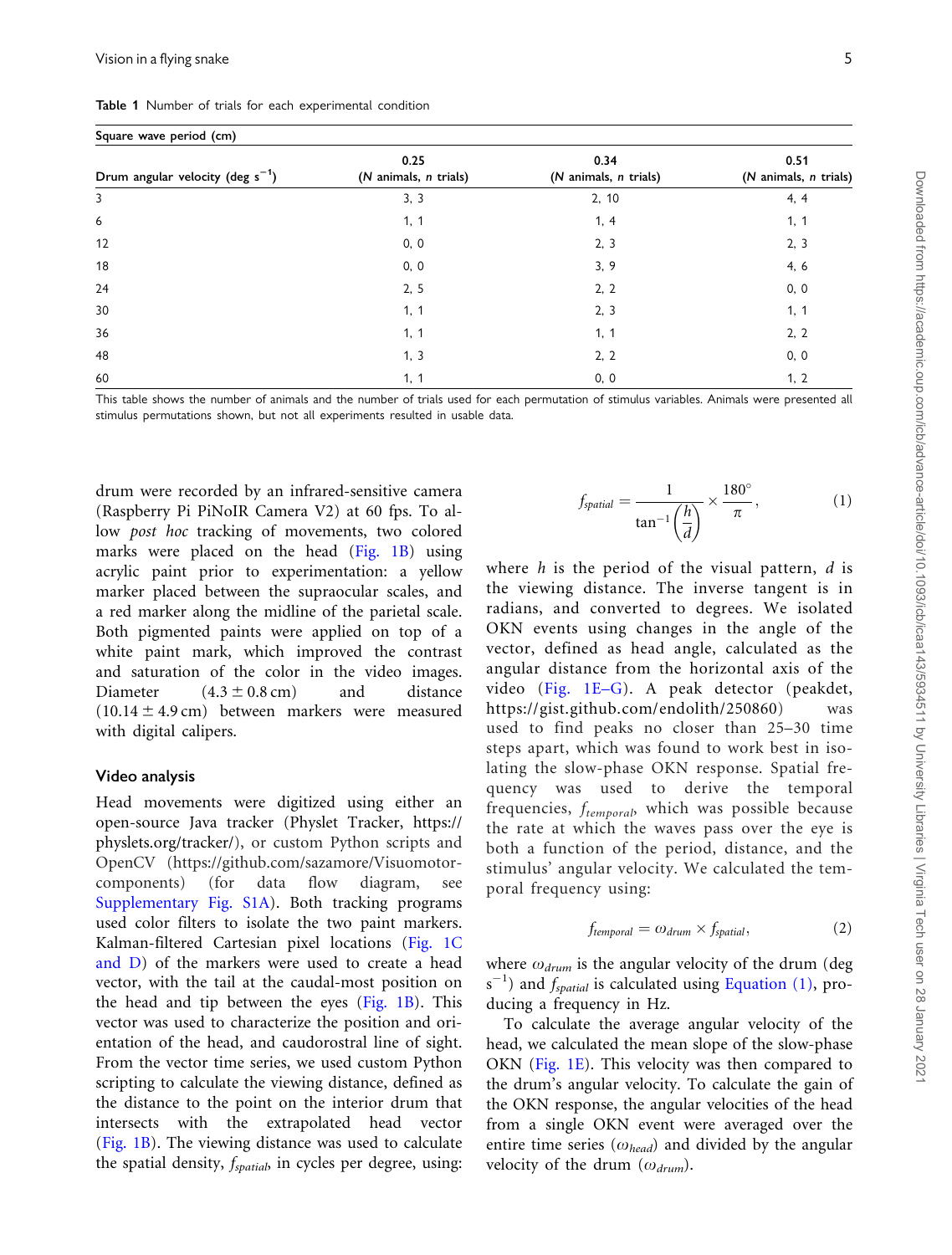$$
gain = \frac{\omega_{head}}{\omega_{drum}} \tag{3}
$$

Gain values around one indicate strong visual detection, whereas gains below or above one may indicate variances in behavior, often associated with weak or inaccurate visual detection.

#### 3D head scanning

To create 3D images of the head, we laser-scanned the heads of two live, awake snakes (NextEngine, 3D Scanner Ultra HD; captures  $268$  K pts in<sup>-2</sup> with  $\pm 100 \mu$ m error at 500 DPI). To improve the shape of the modeled spectacle, we first covered the eyes and ventral surface of the head with light blue acrylic paint (Fig. 2A), which also shielded the eye from laser exposure. We used a light blue color, as it produced the most continuous surfaces with the highest spatial resolution for this scanner.

Snakes were held by hand with their heads on the scanner platform and scanned at multiple angles. After scans were complete, the dried paint was peeled off, and any lingering paint was dissolved with diluted isopropyl alcohol (50%). Scans from different angles were stitched together using ScanStudio software. The color differentiation between scales and skin produced spatial noise in the scans (see Supplementary Materials). The resulting 3D model was then exported to MeshLab and Blender software, and the mesh surface noise was removed, and any holes were interpolated in order to make the mesh continuous. The processed 3D model was then used for inverse perimetry calculations to measure the FOV (Fig. 2B).

#### Inverse perimetry

To calculate 3D fields of view, we inverted traditional perimetry methods, such that we could map the visual field based on modeled light rays reaching the surface of the spectacle. This method, called inverse perimetry, was used in [Stevens \(2006\).](#page-13-0) We implemented a virtual inverse perimetry using ray casting, which involves vectors with infinitely large magnitudes that are projected from a given position in 3D space. When calculating FOV, these rays are drawn tangentially to the surface of the eye, and projected outward. Tangent rays are used to measure the maximal angles that can still potentially enter the eye, due to differences in refractory indices of the spectacle and lens.

We used the Unity 3D programming platform to project rays from the vertices of a spherical grid (step sizes:  $11^{\circ}$  azimuthal,  $11.25^{\circ}$  elevation) toward



Fig. 2 Methods for determining FOV using 3D scanning. (A) Acrylic paint on the head of a male C. paradisi. Paint was used to protect the eye and improve scan quality of the spectacle. (B) Example reconstruction of the snake heads shown in (B) after smoothing. (C) Birds-eye view of the reconstructed model scene in Unity 3D. Rays (thin lines) were cast from vertex (origin of rays) in an encompassing sphere. At each point, a spread of rays is cast (thin lines) and eye intersection is determined (thick lines). Vertices were  $11^{\circ}$  apart in azimuth, and  $11.25^{\circ}$  in elevation.

the reconstructed digital heads of two snakes, one male and one female (see Supplementary Materials). At each vertex, a ray was pointed toward the center of the eye and swept  $\pm 45^\circ$  in the azimuthal plane (Fig. 2C). This procedure replicates the divergence seen with sunlight, and thus approximates how light would naturally reach the eye. When rays first intercept the eyes, it indicates a putative point of vision; when it first intercepts the head, it indicates a blind region. A sweep of rays at a single vertex may intercept with both eyes, indicating putative binocular regions. Further details are provided in the Supplementary Material.

To identify regions of monocularity, binocularity, and blindness, we exported the points of interception, and for each point on the grid, we determined if there was one (monocularity), two (binocularity), or no intercept(s) (blind region). For each resulting monocular and binocular region, we measured the minima, maxima, and ranges of angles in both the azimuth and elevation planes.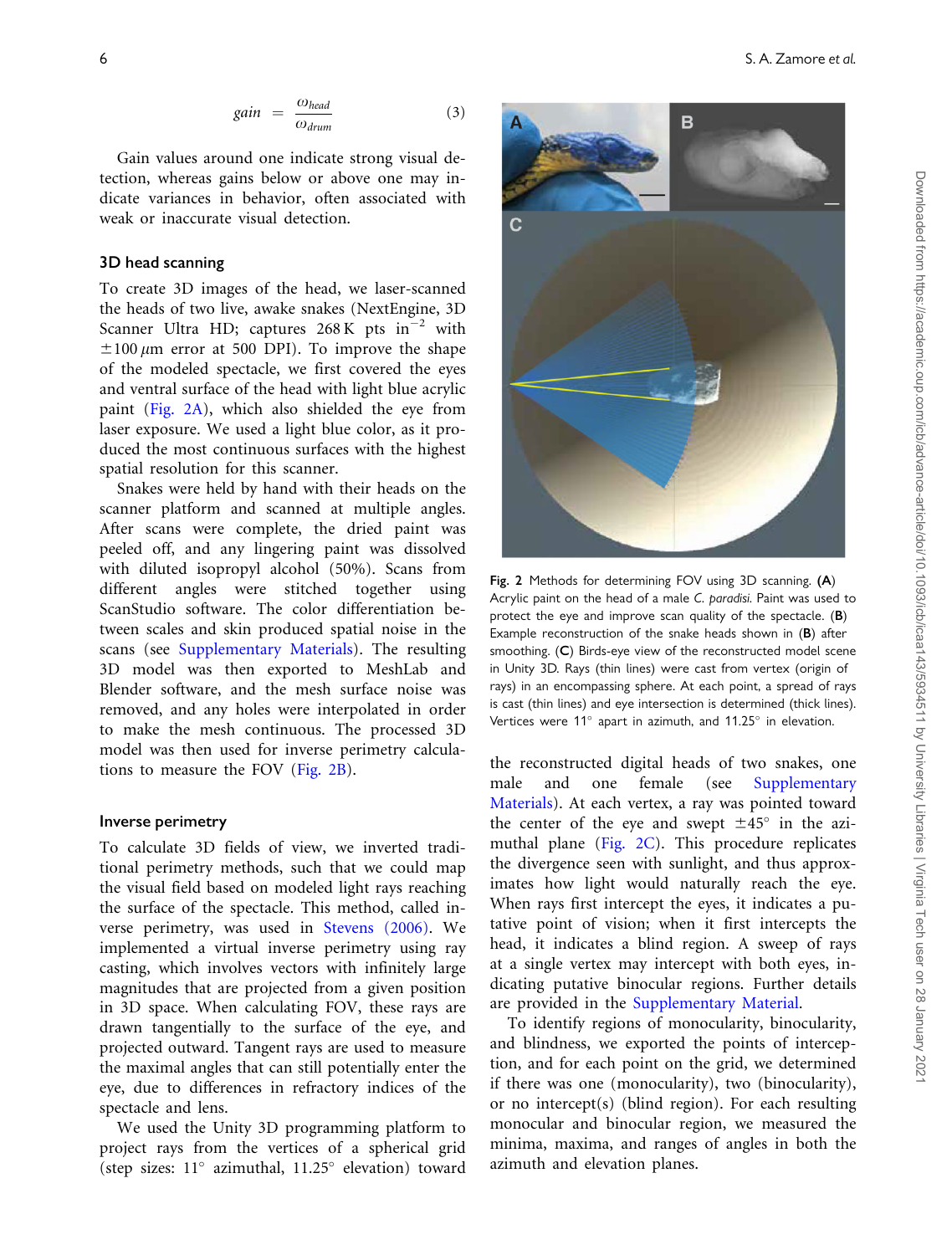#### OKN Analysis

The slow phase of the detected OKN events ("slowphase OKN") were fit with a least-squares linear regression and we discarded any events with slopes that had a low r-squared value ( $r^2 \le 0.85$ ). We binned the observed values of spatial and temporal frequencies and compared the slow-phase OKN gains for each bin across all test conditions, grouping data by square-wave stimulus period (grating widths) and angular velocity of the drum.

OKN responses across stimuli were non-Gaussian, with binned frequencies repeated across all comparisons. Thus, we used a Friedman test (a non-Gaussian version of analysis of variance (ANOVA)) for our statistical analysis of slow-phase OKN gain. Mean maximum responses were evaluated across the log-transformed dataset and confirmed as statistically representative of the expected mean using a onesample t-test.

#### Virtual arena experiments

To test whether C. paradisi is responsive to immersive, digital visual stimuli, we built a Cave Automated Virtual Environment-style (CAVE) virtual arena. The arena frame was built with aluminum T-slot framing (80/20, 1010 series) in the form of a raised cube with side lengths of 91.44 cm ([Fig. 3A](#page-7-0)). The walls were fitted with translucent vinyl sheets, onto which images were rear-projected using three high-definition (HD) projectors (VS350 XGA 3LCD; Epson, Japan). a To record the position of the snake in the arena, an optical hand-tracking module (Leap Motion Controller) was placed on a custom 3D-printed mount, attached to the ceiling of the arena. The floor of the 80/20 cube was open, allowing placement of a table on which the animals were contained. Atop the table was the same acrylic cylinder used in the optokinetic experiments. The wideangle cameras within the controller could fully capture the view of the entire acrylic cylinder in which the snake was placed.

# Air table

To observe locomotor behaviors within an enclosed small volume, we designed an air table to create a low-friction surface, which enabled the snake to undulate but not easily translate. We estimated the snake's footprint from the mean cross-sectional width (chord length) when flattened for all points along the snout–vent length (for more detailed information, see Supplementary Material).

#### Behavioral tracking

We attached an asymmetrical marker on the head [\(Fig. 3A](#page-7-0)) to track the snake in real time. The marker was made of black cardstock and IR-reflective tape. The marker was affixed using removable glue dots. Custom template-matching scripts (Python, OpenCV) were used to determine the position and orientation of the head. The lightweight marker did not obviously impede the snake's behavior. As with optokinetic drum marker positions, the 3D marker position data were passed through a Kalman filter (pykalman,<https://github.com/pykalman/pykalman>) and then sent to custom Unity 3D software at 30 fps. In frames where the head was not detected, a Kalman estimate was used. Kalman filter parameters were optimized over five iterations, using the built-in Expectation–Maximization algorithm.

We separately placed two individual snakes in the arena and observed their behavioral responses to closed- and open-loop virtual drum rotations. The virtual drum was created with Unity 3D. The virtual optokinetic drum was created to have the same dimensions as the physical one used in previous experiments [\(Fig. 3B\)](#page-7-0). A single square wave stimulus was used (19.2 cm period), and the drum was rotated at a single velocity  $(48^{\circ} s^{1})$ . The scene frame rate was 120 Hz, which we confirmed using high-speed videography of the projection. The drum position was logged with the head position data.

In open-loop conditions, the head position was logged and not sent to Unity. In closed-loop conditions, the head position was logged and also sent to Unity. These data were used to update the position of the VR camera, thus changing the projected view in the arena [\(Fig. 3C\)](#page-7-0) (for script flow diagrams, see Supplementary Fig. S1B). To deal with the frame rate disparity between devices, a given head position was used for four frames and then updated.

## Analysis

As with the optokinetic experiments, we collected the head position data, from which we calculated the head angle time series. We used the head angle time series to detect OKN events in both openand closed-loop configurations ([Fig. 3D and E\)](#page-7-0), and analyzed the behavior with the same procedure as the optokinetic experiments. We also used the reported position of the drum to compare head behaviors to the simulated drum behaviors.

# Results

In the optokinetic drum experiments, snakes began to exhibit any behavioral response to rotational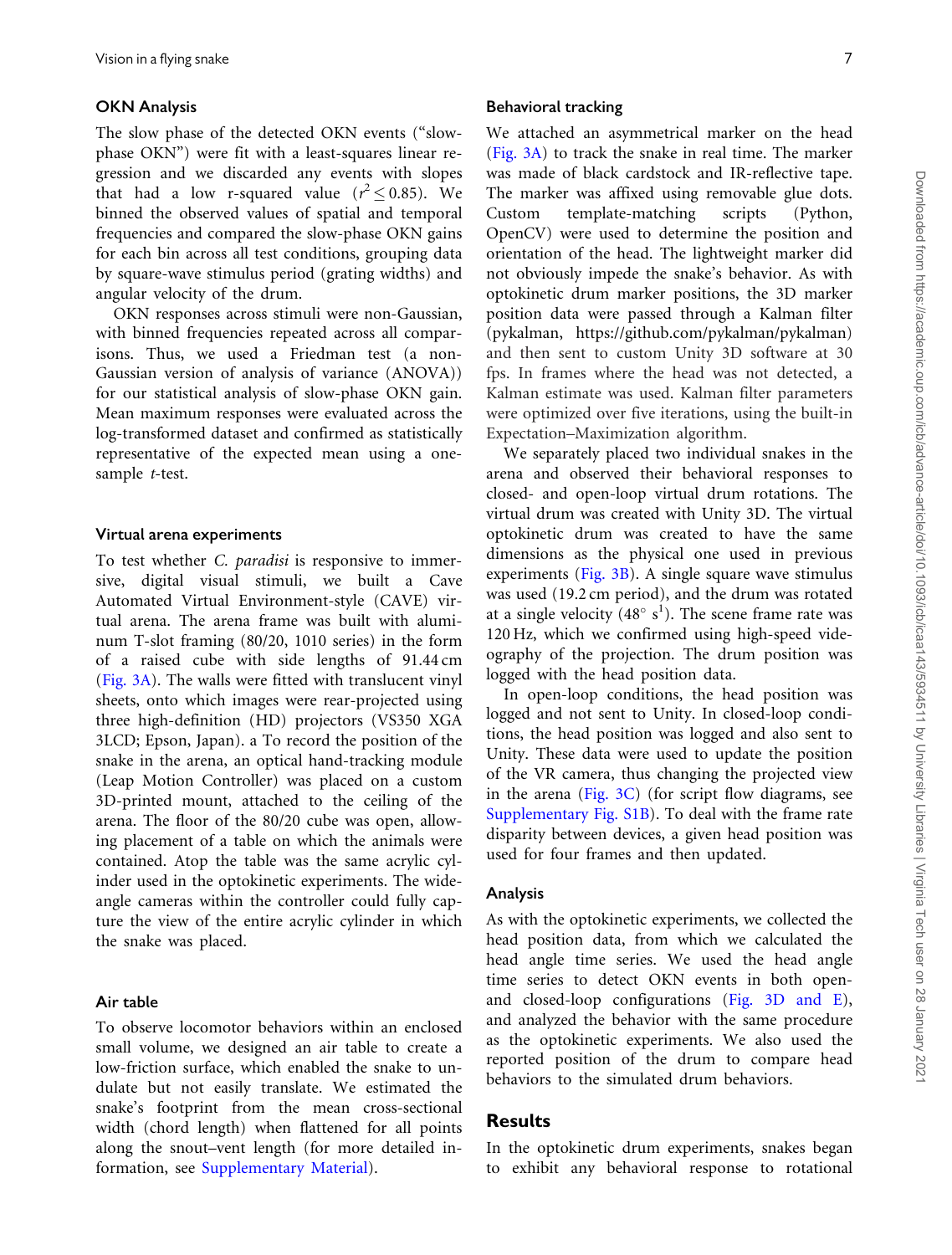<span id="page-7-0"></span>

Fig. 3 Immersive virtual visual arena setup for studying visual behaviors in the snake C. paradisi. (A) Cutaway (left) and 3D schematic (right) of immersive virtual visual arena. A Leap Motion Controller, mounted at the top of the rig, was used to capture snake behaviors (dark blue). LCD projectors (data not shown) were placed outside of the arena and back-projected images onto the walls. An air table was used to create a low-friction surface to snakes during immersive events, with air input coming in from a leaf blower (not shown). Atop the air table, a bottomless acrylic cylinder was placed (solid color). A 3D model of the arena is shown on the right, illustrating three of the four covered walls onto which images were projected. The inset shows the infrared-reflective T-shaped marker  $(3 \times 4 \text{ cm})$ used to track head position and angle. The marker was attached just behind the eyes as shown. (C) Virtual optokinetic drum, shown in the developer's view (left) and as seen in the experiment, from the virtual camera (right). Virtual drum dimensions were taken from real-world optokinetic drum dimensions. (E) Information flow diagram for open- and closed-loop paradigms. For both paradigms (both: black arrows), images from the Leap Motion Controller cameras were passed through Python scripts (Python only: darker color), which used OpenCV Orb template matching to get positions, which were Kalman-filtered to reduce image jitter. The head position data were sent from the Python client via TCP server, hosted in Unity 3D (Unity 3D only: lighter color). In closed-loop experiments (light gray arrow), data were sent through the simulation scripts in Unity 3D (blue) and reported. In closed-loop experiments (dashed arrows), head position data were passed into the Unity 3D scripts and updated the VR camera position. (D–E) Example head position time series data from an open-loop and closed-loop trials, respectively. From top to bottom: horizontal (x) and vertical (y) positions (cm), head angle ( $\theta_{head}$ ), with OKN events shown with thicker linewidth, and drum angle ( $\theta_{drum}$ ). The virtual drum was rotated at 48 deg s $^{-\,1}$ . Horizontal (x) and vertical (y) position time series are shown in cm. Head angle and drum rotation phase time series are shown in degrees. (D) The drum rotation was reversed at 100 s. (E) The drum rotation phase was shown as perceived by the animal, with a rotation seen between 40 and 50 s, when compensatory behaviors held the virtual drum position fixed. A data artifact can be seen at  $t=35$  s; the sign of the head vector, which controls the drum position, flipped, but rendering code prevents any sign changes to be drawn, resulting in a stable image.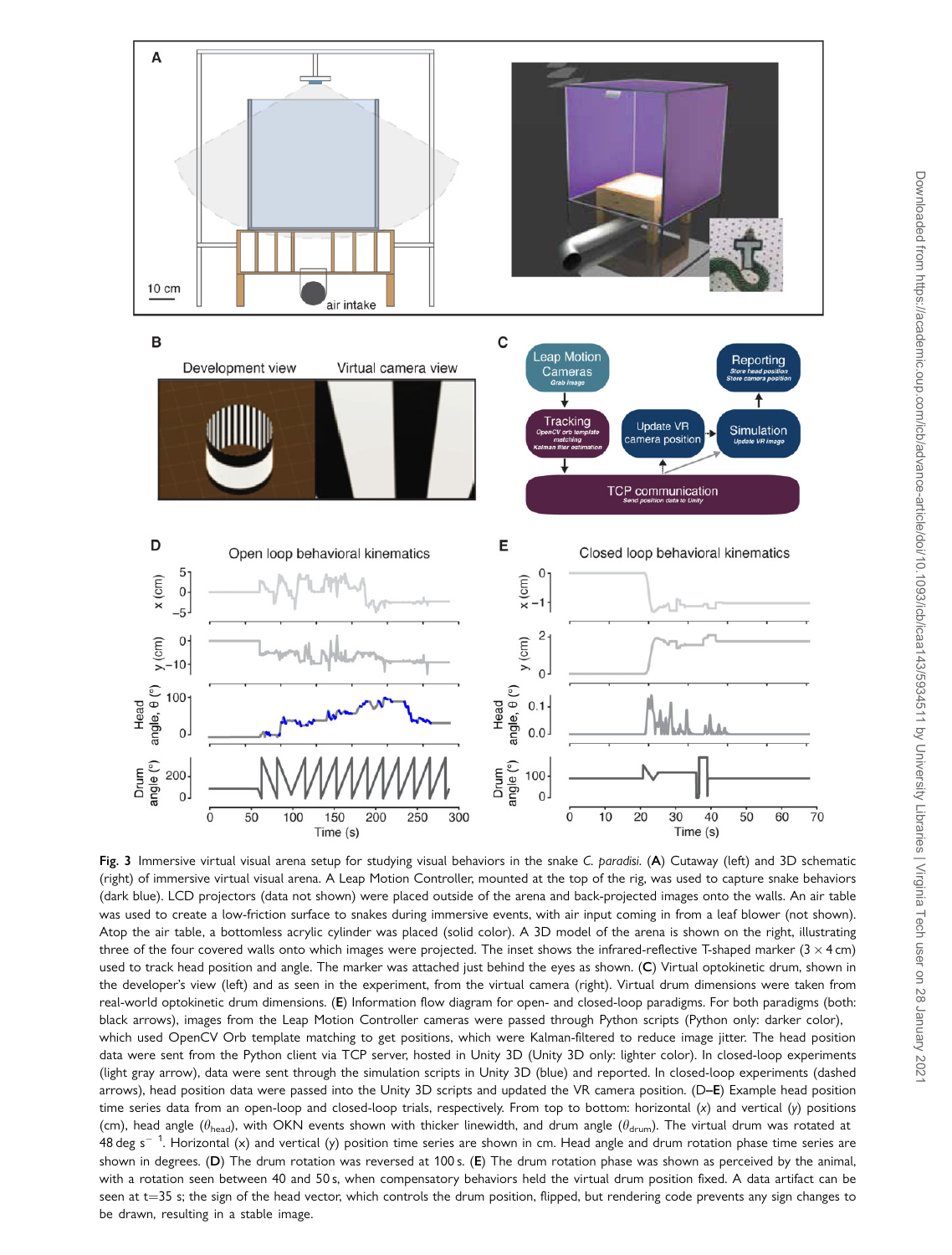<span id="page-8-0"></span>

Fig. 4 Ensemble visual and optokinetic responses. A. Light response distributions for initial responses, OKN, and combined responses. Response type was characterized by eye, as lighting was slowly brightened in the arena, with the drum rotating. The lighting value at which the response was detected was recorded. There were no significant differences between initial and nystagmus response, nor were there significant differences between individual classes of responses and the total response. (B) (Top) Probability distribution function (PDF) of all binned viewing distances seen. Viewing distance PDF for all experimental conditions. The distribution is non-Gaussian. There is a peak occurrence seen at 8.2 cm. (Bottom) PDF for all OKN events. (C) C. paradisi have low OKN gain values, regardless of stimulus difficulty, with few values at or above an ideal value of one (matching drum angular velocity). (D) The 2D probability distribution of OKN gains for all binned spatial frequencies measured. Distributions are shown for each stimulus wavelength  $(\lambda = 0.25, 0.33,$  and 0.5 cm), with lighter values indicating lower probabilities. Probability of OKN decreased as angular velocity of the drum increased.

motion at a luminance of  $11.6 \pm 1.1$  lux (mean  $\pm$  S.E.M.) (one sample *t*-test,  $P = 0.03$ ) (Fig. 4A). We found no significant difference between the mean luminance of initial responses, such as saccades or tracking  $(7.6 \pm 1.3 \text{ lux})$  and luminance when nystagmus responses began  $(17.8 \pm 1.2 \text{lux}, \text{ one-way } t\text{-test}, P=0.45)$ . There was also no difference between initial response and all responses, and nystagmus response and all responses (one-way *t*-test,  $P = 0.64$ ,  $P = 0.67$ , respectively). These behaviors were also observed in full-light

behavioral trials, along with a lateral, transitory oscillation of the head (head wagging).

Next, we measured probabilities of viewing distance and OKN occurrence across all test conditions. Because the animal was free to move, the spatial and temporal frequencies were calculated as a function of viewing distance, the distance between the midline of the eyes and the closest point on the drum surface. We found that there was a near-uniform spread of viewing distances, with a distinct peak at 8.2 cm. We also saw a decrease in OKN occurrences as the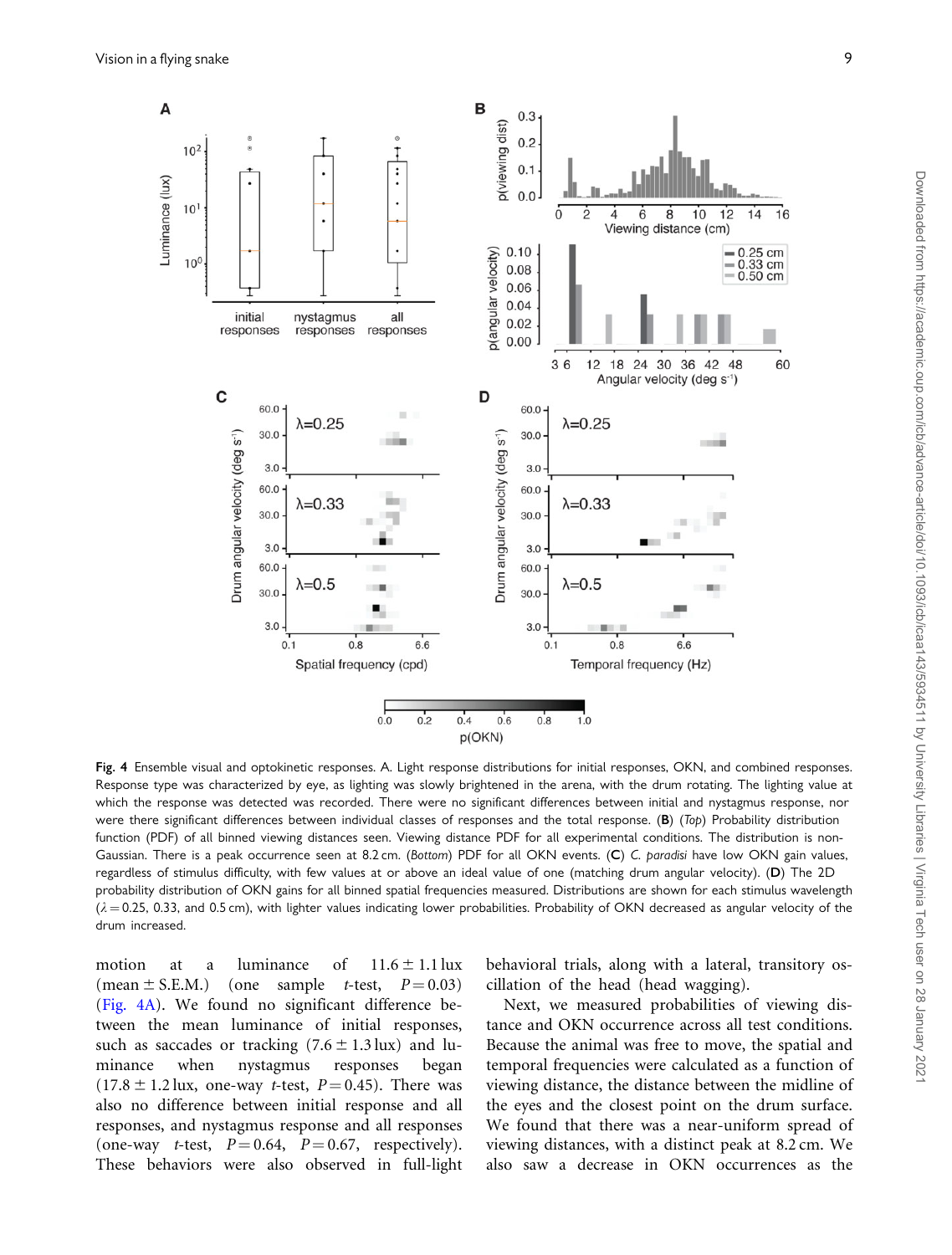drum's angular velocity increased, and this trend was seen across all three stimuli ([Fig. 4B](#page-8-0)).

We found that differences in spatial frequencies (cycles per degree, cpd) at large stimulus wavelengths varied significantly across the drum's angular velocities [\(Fig. 4C and D](#page-8-0)). A small stimulus wavelength (0.25 cm) yielded no differences for each binned spatial frequency (Kruskal–Wallis,  $P = 0.99$ ) or temporal frequency (Kruskal–Wallis,  $P = 0.99$ ) compared across drum angular velocities, but significant differences for each binned spatial frequency was seen with stimulus wavelengths measuring 0.34 and 0.51 cm (Kruskal– Wallis test,  $P = 0.04$ ,  $P = 0.002$ , respectively). Looking at responses to temporal frequency changes for all drum angular velocities, at 0.34 cm we saw no differences (Kruskal–Wallis test,  $P = 0.1$ ), but the largest wavelength, 0.51 cm, exhibited significant differences across drum angular velocities (Kruskal–Wallis test,  $P = 0.002$ ).

We used the optokinetic behaviors to assess the spatial and temporal frequencies that correspond to the snake's peak visual sensitivity and maximal frequencies of response. Across all test conditions, the mean of the maximal OKN gain as a function of spatial frequency was  $0.92 \pm 0.41$ , at  $2.89 \pm 0.16$  cpd (for all values: mean  $\pm$  S.E.M.) (Fig. 5A). For temporal frequency, mean of the maximal OKN gain for all trials was  $0.50 \pm 0.11$ , at  $46.06 \pm 11.08$  Hz (Fig. 5B). We found the highest values at which an OKN response to spatial frequency occurred was 4.33 cpd, and for temporal frequency was 84.3 Hz. These values are close to the highest values we presented.

# 3D FOV

We constructed a putative FOV using 3D digital inverse perimetry with digital models of snake heads [\(Fig. 6A and B](#page-10-0)). The calculated azimuthal binocular range is  $33.0 \pm 11.0^{\circ}$ , measured with two animals, one male and one female [\(Fig. 6C and D\)](#page-10-0). The monocular azimuthal range is  $154.0 \pm 15.0^{\circ}$  across all eyes [\(Table 2](#page-10-0)). In elevation, the binocular range is  $125.5 \pm 26.5^{\circ}$  ([Fig. 6E and F\)](#page-10-0), with a monocular range of  $191.0 \pm 30.4^{\circ}$  across all eyes. The male C. paradisi had a considerably smaller head, with similarly sized eyes, which resulted in a larger binocular range with a similar azimuthal overall range  $(315^{\circ}$  in female, 202° in male). No statistical measurements were taken, as statistical power was too low. These data serve as putative measures for further behavioral evaluation of snake vision.

## Virtual arena OKN

We observed behaviors of snakes in open- and closed-loop paradigms. These preliminary data





Fig. 5 Characterization of the optokinetic responses. (A) Mean OKN gain (solid lines) and standard deviations (translucent color) for all binned spatial frequencies measured, shown for each stimulus wavelength ( $\lambda = 0.25$ , 0.33, and 0.5 cm). Colors correspond to angular velocity of the drum. Dashed lines indicate a OKN gain of 1, which can indicate peak visual system processing of the stimuli. Standard deviations are skewed from zero value representation on a log–log plot. These graphs illustrate a general trend of improving reflexive response from slower drum angular velocities (6–12 $^{\circ}$  s $^{-}$  1), with an increase in performance at higher velocities (24–48° s $^{- \ 1}$ ). OKN gain has a slight increase over spatial frequencies, with the average of maximal OKN gain being  $0.92 \pm 0.41$  (mean  $\pm$  S.E.M.). This narrow spread of OKN gains across spatial frequencies suggests a broad range of peak sensitivities. (B) Mean OKN gain and standard deviations for all binned temporal frequencies measured; same color organization as (A). These graphs illustrate a steady increase in OKN gain as temporal frequencies increase, seen in all stimulus wavelengths. Whereas the average of the maximal OKN gain was  $0.50 \pm 0.11$ , higher angular velocities (24 $^{\circ}$  s $^{-1})$  have an OKN gain closer to one, suggesting a range of peak sensitivities in the higher range of our tested temporal frequencies.

represent the potential viability of using limbless animals locomoting in closed-loop visual arenas.

For the open-loop behaviors, we observed 30 OKN events, which occurred within a small range of spatial and temporal frequencies. Thus, we can compare the observed behaviors within the optokinetic drum behaviors, but not virtual arena behaviors. In our test trials, we measured an OKN gain of  $0.21 \pm 0.9$  for spatial frequency values of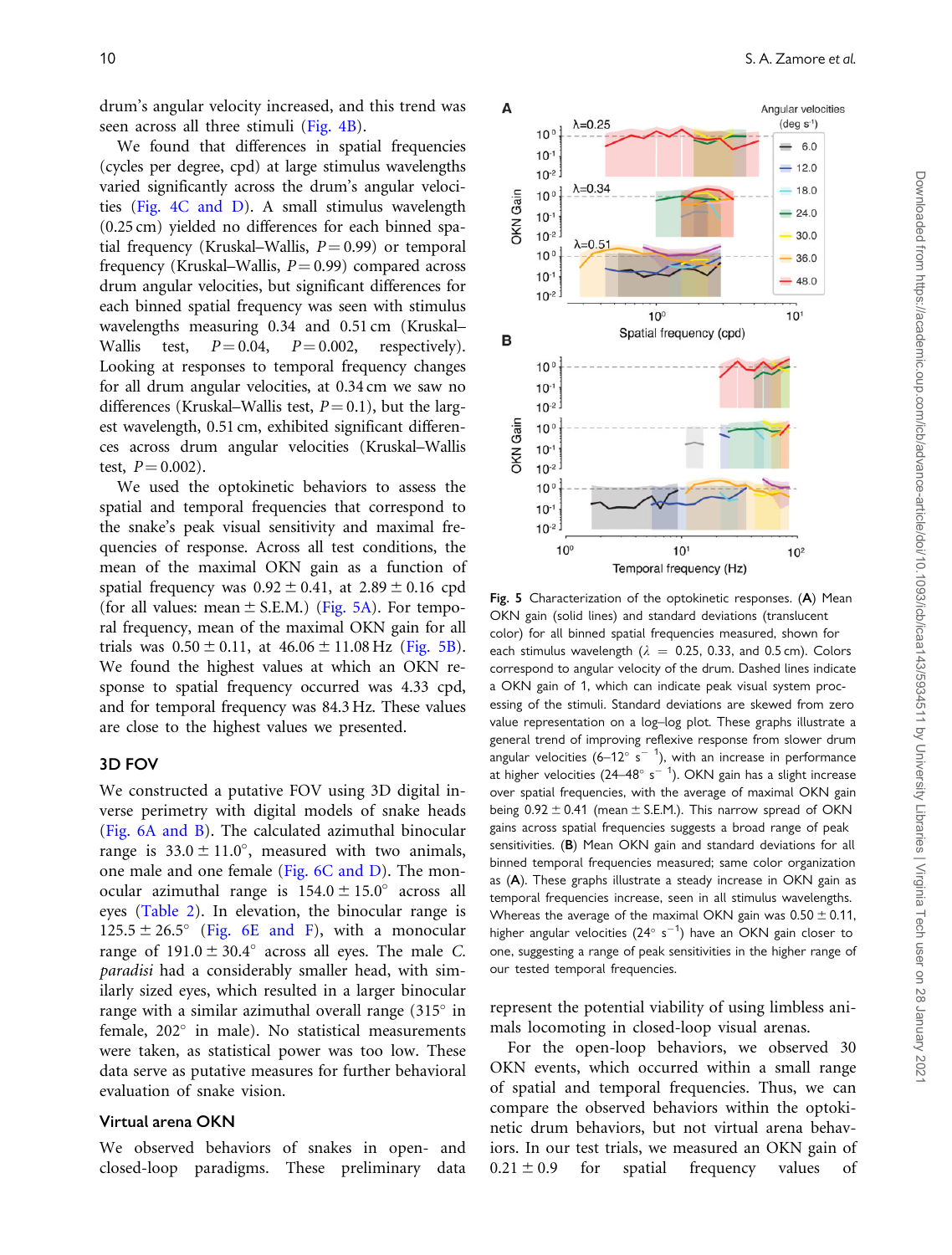<span id="page-10-0"></span>

Fig. 6. Putative visual FOV of the flying snake C. paradisi. 3D reconstruction of orthographic projection of visual field for (A) female and (B) male snakes. For all images, lighter coloration (red) indicates binocular regions, and black represent blind regions. Points at a greater depth are more translucent. Location of the snout projection is shown with blue triangles in the center of the world view, withthe snake's eyes at the center of the sphere. (C and D) Midline projection of the horizontal (azimuthal) plane showing the visual field. White indicates monocular range, not including the binocular region. (E and F) Projection of the vertical (elevation) plane of the binocular region. Negative values are below horizontal, positive values are above horizontal. Light gray represents the remainder of the visual field.

| Azimuth |               |                 |                   |                | <b>Elevation</b> |                    |                |                |
|---------|---------------|-----------------|-------------------|----------------|------------------|--------------------|----------------|----------------|
| Animal  |               | Min             | Max               | Range          |                  | Min                | Max            | Range          |
| 89 (M)  | Left          | $-22.0$         | 122.0             | 144.0          | Left             | $-101.0$           | 114.0          | 215.0          |
|         | Right         | 22.0            | $-158.0$          | 180.0          | Right            | $-113.0$           | 114.0          | 227.0          |
|         | Binocular     | $-22.0$         | 22.0              | 44.0           | Binocular        | $-63.0$            | 88.0           | 152.0          |
| 81 (F)  | Left<br>Right | $-11.0$<br>11.0 | 169.0<br>$-156.0$ | 147.0<br>145.0 | Left<br>Right    | $-41.0$<br>$-55.0$ | 116.0<br>110.0 | 157.0<br>165.0 |
|         | Binocular     | $-11.0$         | 11.0              | 22.0           | Binocular        | $-11.0$            | 88.0           | 99.0           |

Table 2 Results of 3D FOV measurements

The values shown represent the azimuthal and elevation dimensions for the projected FOV. Ranges of angle for each eye and binocularity are listed. For the azimuthal plane, positive values represent the right-hand side of the head midline; negative values represent the left-hand side. Monocular ranges include the region of binocular overlap. For the elevation plane, positive values are above the head midline, negative values are below the midline. The midline of the head is at  $0^\circ$  for both azimuth and elevation. The male's (89) head and eye are smaller than that of the female (81).

 $0.019 \pm 6 \times 10^{-5}$  cpd and temporal frequency values of  $1.79 \pm 0.01$  Hz (see Supplementary Material).

For closed-loop behaviors, we observed no OKN events in the head angle of the snake. Thus, direct comparison to optokinetic drum data could not be conducted. Instead, we measured the angular velocity of the virtual drum as a response to the snake movement and found that drum rotation was slowed and held steady  $(0.57 \pm 0.15^{\circ} \text{ s}^{-1}).$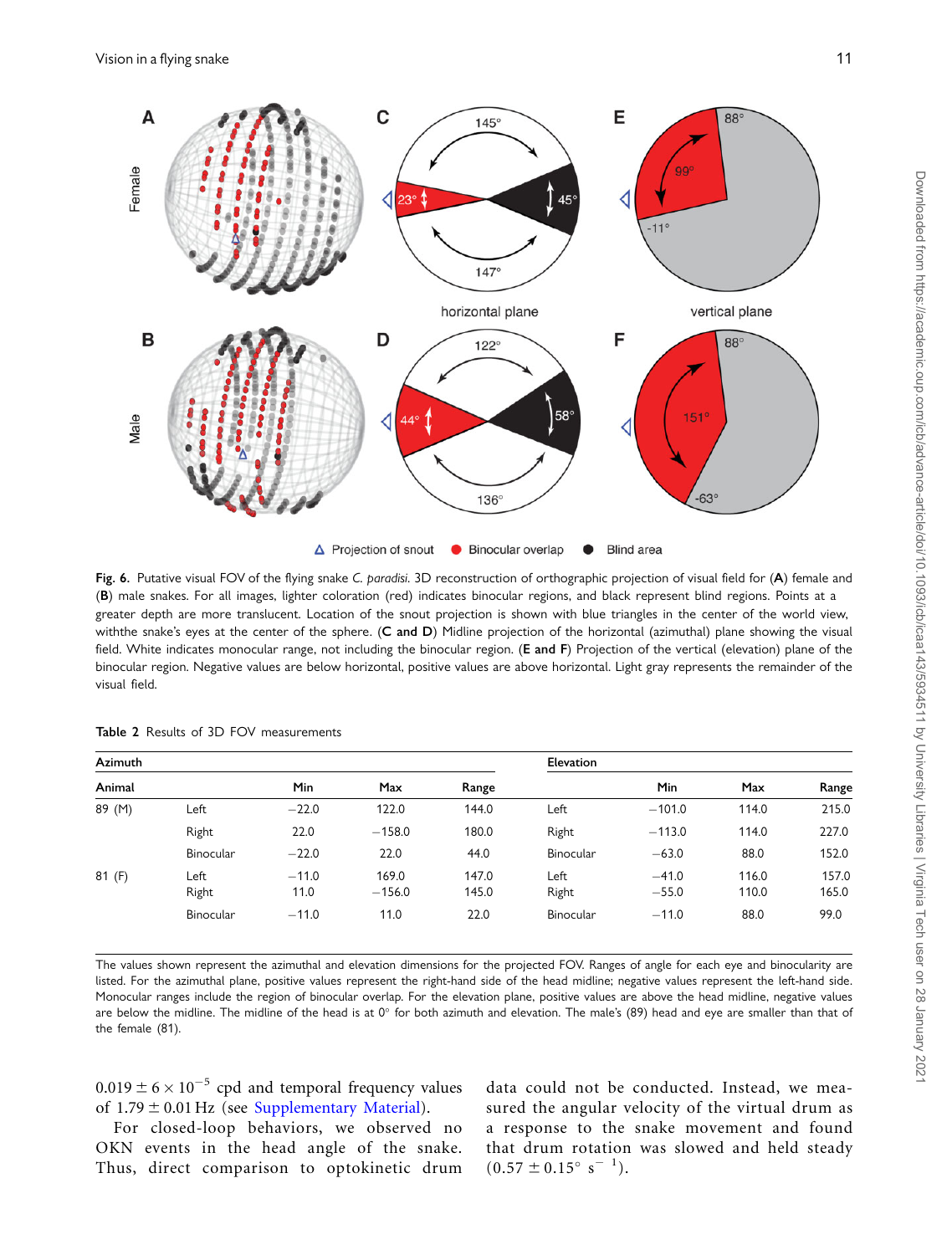# **Discussion**

These experiments present the first behavioral assessment of visual acuity in the flying snake C. paradisi using strength of OKN response, a modified method of inverse perimetry, and a proof of-concept demonstration that virtual reality is effective for exploring visually-mediated snake behaviors. With little visual acuity data snakes, this work provides valuable insight into visual control of locomotion-related behaviors, as well as helping to set the foundations for comparative visual work across snake species. We found our data to coincide with trends seen in other taxa, in that slow-phase OKN gain would decrease with processing difficulty (i.e., high temporal and spatial frequencies; [Schweigart and Hoffmann 1992](#page-13-0); [Gioanni et al. 1993;](#page-13-0) [Haug et al. 2010;](#page-13-0) [Distler and](#page-13-0) [Hoffmann 2011](#page-13-0)). We found the peak frequency of response occurred at slow angular velocities of the drum and larger periods of the stimulus ([Fig. 4B](#page-8-0)), and peak acuity sensitivities around  $2.89 \pm 0.49$  cpd and  $46.06 \pm 11.08$  Hz at 2000 lux (see Supplemental Material). The snakes exhibited a broad range of slowly changing OKN gain, suggesting a highly adaptable visual system. Although head OKN became less frequent at higher temporal frequencies, we did not see an expected drop in gain. This result may be due to corollary discharge, where the visual system anticipates an increase in visual difficulty [\(Koerner](#page-13-0) [and Schiller 1972](#page-13-0)). We also observed lateral oscillatory translations (head wagging) with more visually challenging stimuli. This behavior may be an evoked response, inducing head movements similar to those seen during gliding.

Our method of virtual ray casting was used to conduct inverse perimetry to identify FOV. These data indicate that flying snakes have a wide-field azimuthal view  $(297.5 \pm 5.5^{\circ})$  ([Fig. 6A, B](#page-10-0)), with an azimuthal binocular range of  $23.5 \pm 0.5^{\circ}$ . Our results suggest that the flying snake C. paradisi is wellequipped for high-speed, motion-based visual processing, which might occur while gliding, fleeing predators, or chasing or striking prey. The binocular FOV in C. paradisi has a large range in elevation that includes overhead angles, with the upper limit of the binocular region nearly directly above the head (88° above horizontal). This range may help explain their sensitivity to overhead movement. Under experimental conditions of glide trials in the field, flying snakes have been observed to visually track objects moving in the sky, including birds and airplanes [\(Socha and](#page-13-0) [Sidor 2005\)](#page-13-0), suggesting that this genus has a large, motion-sensitive visual field, a feature that could be related to predation pressures from birds of prey.

Furthermore, Chrysopelea is a sister taxon to Dendrelaphis, Ahaetulla, and Dryophiops [\(Figueroa](#page-13-0) [et al. 2016\)](#page-13-0). As diurnal, arboreal snakes, these species may share visual adaptations such as large binocular regions and foveae ([Sim](#page-13-0)õ[es et al. 2016](#page-13-0)), as all species in Chrysopela and sister taxa live in a complex 3D environment.

Finally, we found that C. paradisi exhibits a lowlevel light response, with mean visual responses occurring at an illuminance of  $\sim$ 11 lux. These illuminance levels are equivalent to twilight ([https://www.](https://www.engineeringtoolbox.com/light-level-rooms-d_708.html) [engineeringtoolbox.com/light-level-rooms-d\\_708.](https://www.engineeringtoolbox.com/light-level-rooms-d_708.html)

[html\)](https://www.engineeringtoolbox.com/light-level-rooms-d_708.html). Such low-light sensitivity may aid in visual performance in dark areas such as tree cavities or low-light forest conditions, suggesting that specific aspects of the visual system may be adapted to their specific behavioral and ecological niche ([Hauzman](#page-13-0) [et al. 2017](#page-13-0)).

To begin to elucidate the behavioral value of these visual system features, we presented the snakes with an immersive digital scene, in both open- and closed-loop paradigms. In this novel set-up, we had attempted to constrain locomotion by using an air table that reduced frictional forces underneath the snake, limiting translation ([Fig. 3A](#page-7-0)). Based on our visual observations during trials, frictional forces might have been generated when a snake articulated its keeled ventral scales along the holes of the surface of the table (e.g., [Jayne et al. 2015\)](#page-13-0).

# Virtual arena evaluation, in comparison to analog experiments

Our data represent initial developments that demonstrate the viability of studying snakes in closed- and open-loop virtual arena experiments. With the virtual arena, we aimed to compare similar stimuli to determine if the digital stimulus evoked similar behavioral responses. Despite differences, we successfully elicited OKN in both experimental setups. When directly compared to the analog OKN PDF seen at 48 $^{\circ}$  s<sup>-1</sup>, these data are in agreement.

In the virtual arena, we saw repeated OKN events across a small range of frequencies. This small acuity range may be caused by inadvertently producing a far-field stimulus. Though we scaled our digital scene to match the optokinetic drum, projection geometry may have affected perceived drum height and diameter, leading to a slightly varied behavioral output. However, even with these potential differences, the mean virtual arena OKN gain occurred within the distribution of optokinetic drum OKN gain values, and the OKN frequency within the distribution of optokinetic drum frequencies. For these reasons, we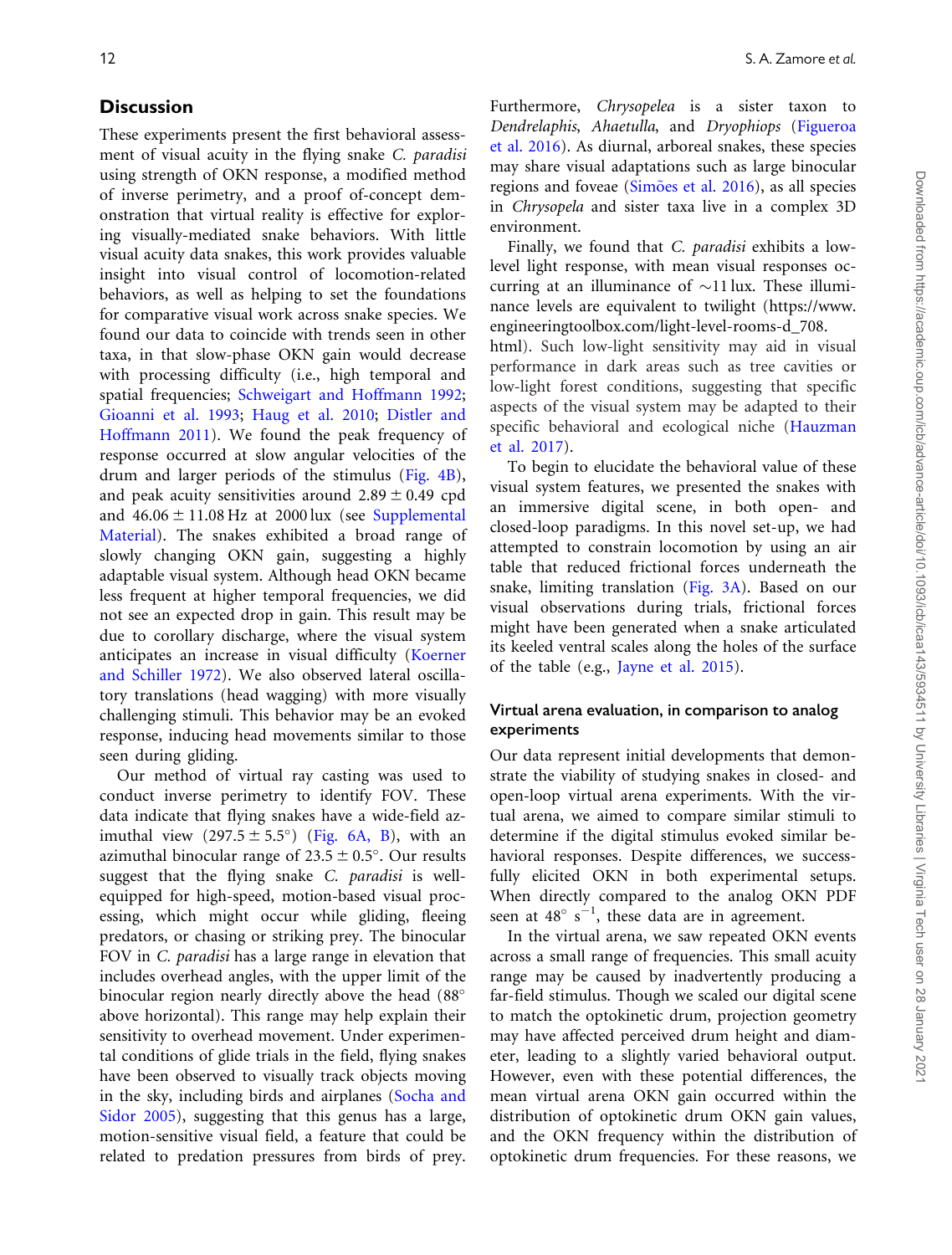<span id="page-12-0"></span>consider the VR behaviors demonstrative, but preliminary.

In both systems and for most paradigms, we saw low OKN gain. Low gain can be caused by environments with low contrast sensitivity ([Tappeiner et al.](#page-13-0) [2012\)](#page-13-0). However, we presented stimuli three orders of magnitude above the initial light response, so we do not consider this response to be a consequence of low-light conditions. The head OKN may capture only part of the entire OKN response, with much of the gain described by the unobserved eye movements. OKN gain is driven by retinal slip velocity and contrast—the larger the disparity between head and vision movement, the stronger the OKN response [\(Maioli and Precht 1984\)](#page-13-0). Our stimuli may only induce a small retinal slip velocity, given the size of the eye ( $\sim$ 5 mm) relative to the size of our stimulus wavelength ( $\sim$ 7 mm). Our setups may have elicited low retinal slip velocities, which may not evoke the recruitment of head compensatory behaviors. Thus, we would observe fewer head OKN events, as the eye alone can perform gaze stabilization behaviors ([Schweigart and Hoffmann 1992\)](#page-13-0).

We also presented the snakes with a closed-loop, rotating virtual drum, and observed a near constant response after an initial adjustment [\(Fig. 3E](#page-7-0)). This response indicates that the snake utilized a smooth pursuit that matches the rotation of the drum that resulted in a steady image in the arena. A similar behavior has been seen in hawkmoths (Manduca sexta) and fruit flies (Drosophila spp.) in visual arenas with similar, rotational experimental paradigms ([Hinterwirth and Daniel 2010](#page-13-0); [Mongeau et al.](#page-13-0) [2019\)](#page-13-0). This finding also exemplifies the potential of using closed-loop setups to explore known visual behaviors, as the visual function (here, OKN) was confirmed.

For both analog and digital experimental conditions, the animals were free to move, but were encouraged to stay in a central location by initially placing them in a large petri dish. This method likely limited the range of viewing distances. The peak viewing distance was 8.3 cm across all trials ([Fig. 4B\)](#page-8-0), which is approximately the distance from the drum circumference to the edge of the petri dish  $(8.02 \text{ cm})$  ([Fig. 1A\)](#page-3-0). Finally, the virtual arena we developed uses all custom-built, open-source software, making it accessible to a wide audience. (Scripts and software developments can be found at [https://](https://github.com/sazamore/VizSciVR) [github.com/sazamore/VizSciVR](https://github.com/sazamore/VizSciVR).) The design can be adapted to be used with monitors as well as projection, and modifications to the presented scenes can be made by the user. Virtual scenes were developed to replicate canonical behavioral paradigms including optokinetic drum and optic flow fields. Combined with design for an air table, we have created, and preliminarily tested, an effective setup for use in evaluating visual behaviors in snakes.

# Acknowledgments

We thank Henry Astley for inviting us to participate in this symposium, and for support from Ulrike Müller and Suzanne Miller. We would also like to thank Lauren Bochicchio and Alok Baral for assistance with optokinetic drum experiments, Michelle Graham for suggesting the air table design, Michael Collver for the air table construction, Wallace Lages for help with the LEAP sensor and virtual arena design, Talia Weiss for technical advisement, Yakir Gagnon for help with FOV analysis, and Sönke Johnsen and Bruce Jayne for helpful discussion (Bruce, a box of Milk Duds is on the way). We also thank two anonymous reviewers for their helpful feedback to improve the manuscript.

# Funding

This research was supported by an NSF Postdoctoral Research Fellowship (1402558) to S.A.Z. and an NSF CAREER award (1351322) to J.J.S. .

# Author Contributions

S. A. Z., and J. J. S. conceived of the project. S. A. Z. designed and conducted experiments and analyzed the data. N. A. and S. A. Z. collected the head scan data. N. A. formulated the head scan stitching procedure. S. A. Z., N.A., and J. J. S. assisted in writing and editing the manuscript. S. A. Z and J. J. S. revised the paper.

# Supplementary data

Supplementary data available at ICB online.

# **References**

- Abadi R, Worfolk R. 1989. Retinal slip velocities in congenital nystagmus. Vision Res 29:195–205.
- Angelaki DE, Hess BJ. 2005. Self-motion-induced eye movements: effects on visual acuity and navigation. Nat Rev Neurosci 6:966–76.
- Borst A, Haag J, Mauss AS. 2020. How fly neurons compute the direction of visual motion. J Compar Physiol A 206:109–16.
- Brischoux F, Pizzatto L, Shine R. 2010. Insights into the adaptive significance of vertical pupil shape in snakes. J Evol Biol 23:1878–85.
- Chaib S, Ljungholm M, Lind O, Kelber A. 2019. Single target acuity is not higher than grating acuity in a bird, the budgerigar. Vision Res 160:37–42.